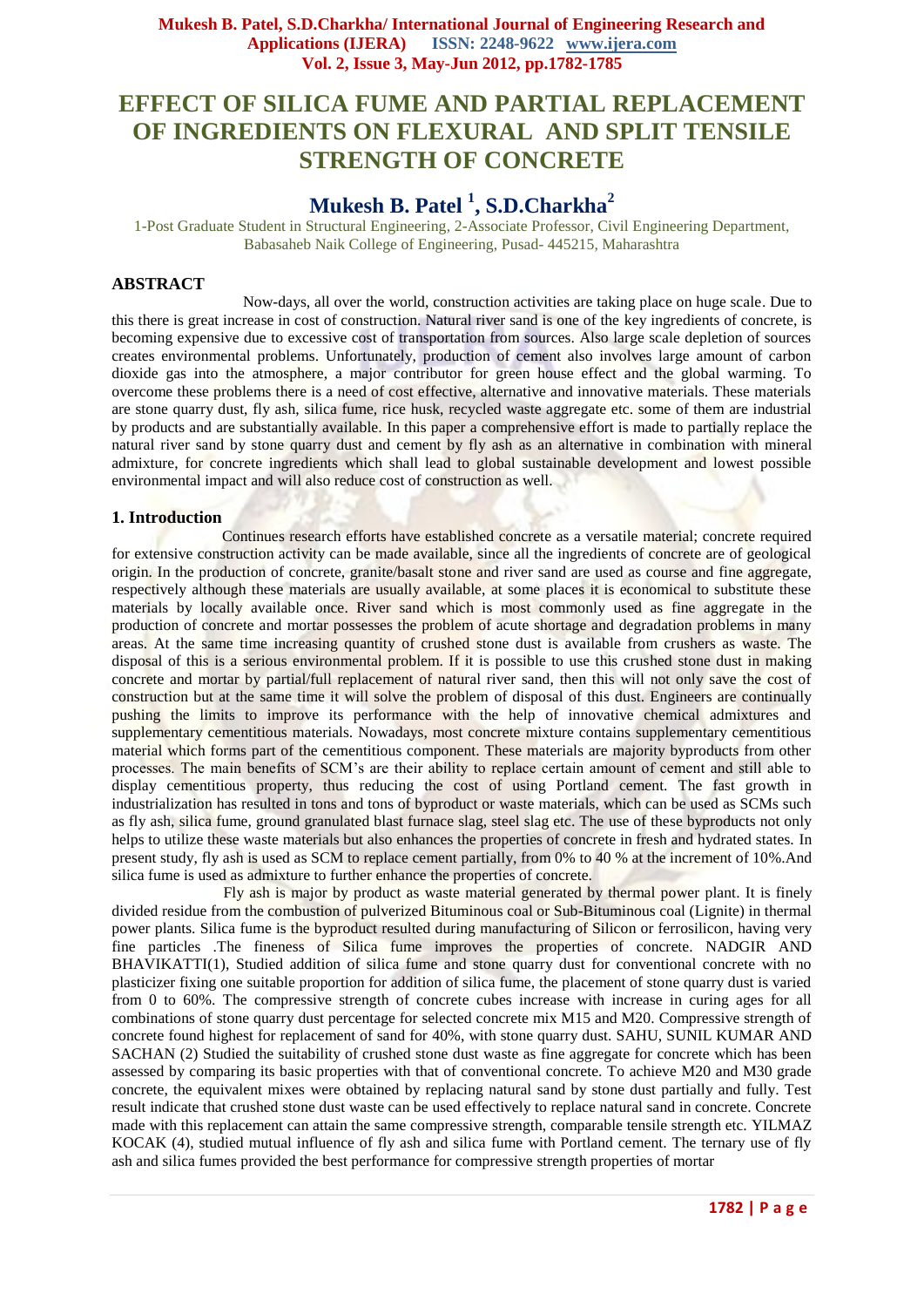## **Mukesh B. Patel, S.D.Charkha/ International Journal of Engineering Research and Applications (IJERA) ISSN: 2248-9622 www.ijera.com Vol. 2, Issue 3, May-Jun 2012, pp.1782-1785**

# **2. Experimental Program**

## **2.1 Materials and Properties**

# **2.1.1 Fine aggregate**

- a) Sand: Penganga river sand was used as fine aggregate. The size of sand used is 4.75 mm and down size. The properties of fine aggregate investigated are presented in table no.1. The specific gravity of sand is 2.66.
- b) Crushed stone dust: Crushed stone dust used in the laboratory investigations was procured from a local crushing plant at Pusad.The specific gravity of stone dust is 3.00. The properties of fine aggregate investigated are presented in table no. 2. The size of stone dust used is 300µ to 4.75mm.

## **2.1.2 Coarse Aggregate**

 The coarse aggregates were available at college site from local quarry. The size of coarse aggregate used is 20 mm and down size.

# **2.1.3 Binding Materials**

- a) Cement: Pozzolana Portland cement (PPC) of brand, Ambuja Cement is used. The standard tests were conducted and all the results were found satisfactory as per IS code.
- b) Fly ash: The fly ash was whitish Grey coloured and procured from Thermal power plant situated at Paras near Akola (MS). Fineness of fly ash used is 11%

## **2.1.4 Admixture (Mineral)**

a) Silica fume: Silica fume used is a product from Oriental Trexim Private Ltd. Mumbai. It is a byproduct resulting from reduction of high purity quartz with coal or coke and wood chips in an electric arc furnace during the production of silicon metal or Ferro silicon alloys. The specific gravity of silica fume is 2.2.It consist of 0.1 to 1 micron sized fine, smooth spherical glassy particles with fineness of  $20m^2/gm$ .

# **2.1.5 Water**

Water used is potable water available at the college.

| Sr. No. | <b>Property</b>         | <b>Average</b> |
|---------|-------------------------|----------------|
|         | <b>Specific Gravity</b> | 3.0            |
|         | <b>Fineness Modulus</b> | 2.67           |
|         | <b>Water Absorption</b> | $0.5\%$        |
|         | <b>Surface Texture</b>  | Rough          |
|         | <b>Particle Shape</b>   | Angular        |

## **Table no.1 Physical Properties of Crushed Stone Dust**

#### **Table No.2 Physical Properties of Sand**

| Sr. No. | <b>Property</b>         | <b>Average</b> |  |  |
|---------|-------------------------|----------------|--|--|
|         | <b>Specific Gravity</b> | 2.66           |  |  |
|         | <b>Fineness Modulus</b> | 3.1            |  |  |
|         | <b>Water Absorption</b> | 1.62%          |  |  |
|         | <b>Surface Texture</b>  | Smooth         |  |  |
|         | <b>Particle Shape</b>   | Rounded        |  |  |

#### **Table No.3 Physical Properties of Coarse Aggregate**

| Sr. No. | <b>Property</b>         | Average |  |
|---------|-------------------------|---------|--|
|         | Specific Gravity        | 2.95    |  |
|         | <b>Fineness Modulus</b> | 7.69    |  |
| 3       | <b>Water Absorption</b> | 0.60%   |  |
|         | Particle shape          | Angular |  |
|         | Crushing value          | 17.40   |  |
|         | <b>Impact Value</b>     | 12.50   |  |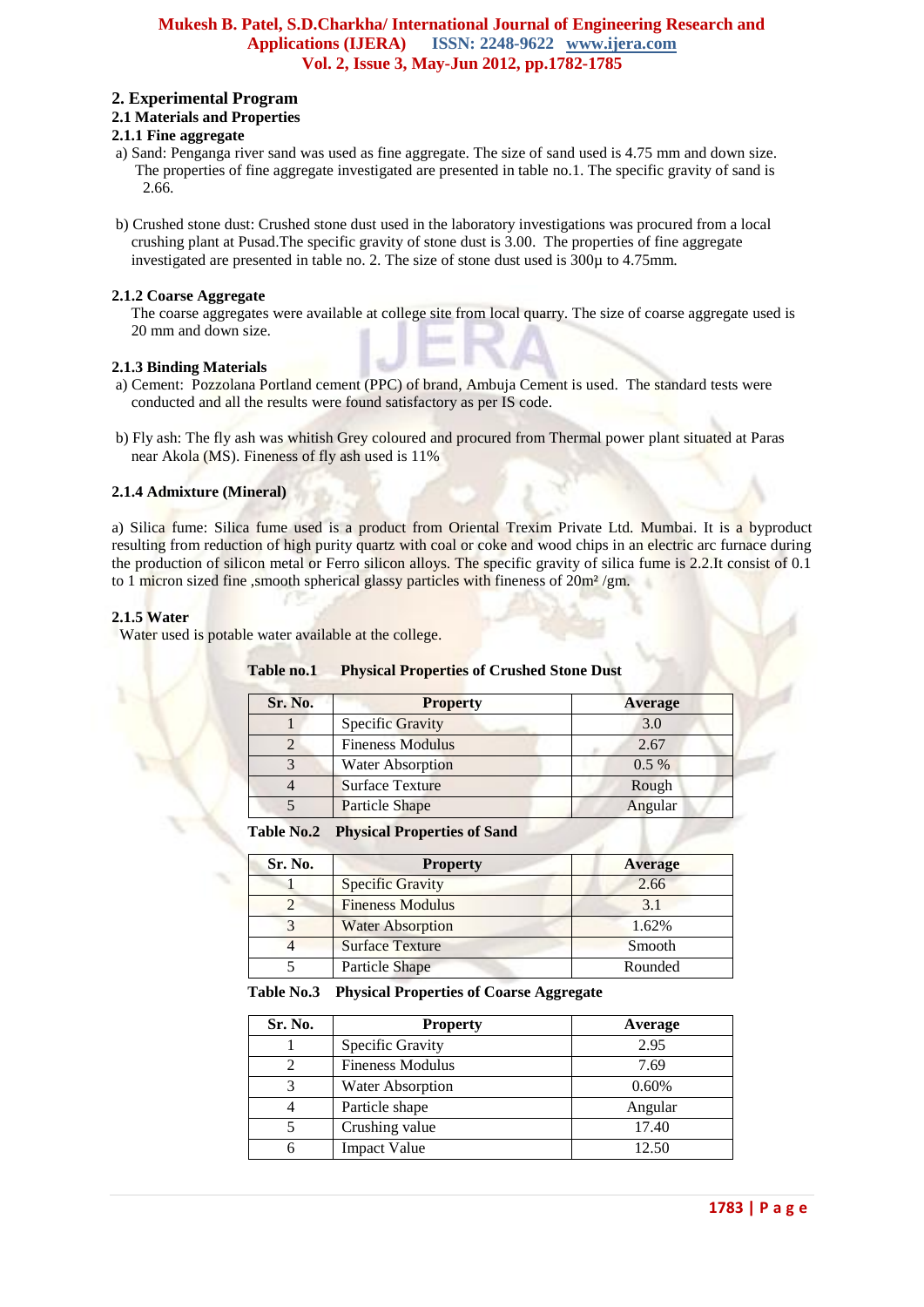## **Mukesh B. Patel, S.D.Charkha/ International Journal of Engineering Research and Applications (IJERA) ISSN: 2248-9622 www.ijera.com Vol. 2, Issue 3, May-Jun 2012, pp.1782-1785**

## **2.2 Preparation of Specimens**

The measurement of materials was done by weight by using electronic weighing machine. Water was measured by volume. Hand mixing was adopted throughout the experiment. Concrete was placed into moulds in layers; hand compaction was done using tamping rod and then vibrated on table vibrator to remove air bubbles. Surface was leveled by trowel to a proper finish. Specimens were kept for curing after demoulding, in water for 27 days. The specimens were numbered before placing them in water tank for curing.

## **a) Constant Parameters**

- Mix proportion of concrete selected 1:1.5:3
- Type of cement- PPC
- Type of Coarse aggregate
	- I) Sand <  $4.75$ mm
	- II) Crushed Stone Dust size < 4.75mm
	- III) Coarse Aggregates < 20mm
- Period of curing: is 7, 28 days for flexure test and 7, 15,28 days for split tensile test
- Silica fume 2% (Admixture)

## **b) Variable Parameters**

Fly ash replacing cement by 0% to 40% at the increment of 10%.

# **4. Mix selection**

The grade of concrete adopted for investigation is M 20. The mix proportion used is 1:1.5:3 with water cement ratio 0.45 .the details of mix designations and specimens used in experimental program are given in Table No.4

|                | Mix<br>Designation | <b>Binding materials</b> |         | Fine aggregate |                       | Coarse<br>aggregate |
|----------------|--------------------|--------------------------|---------|----------------|-----------------------|---------------------|
|                |                    | Cement                   | Fly ash | Sand           | Crushed<br>Stone dust |                     |
|                | F00                | 100%                     |         | 60%            | 40%                   | 100%                |
| $\overline{2}$ | F10                | 90%                      | 10%     | 60%            | 40%                   | 100%                |
| 3              | F20                | 80%                      | 20%     | 60%            | 40%                   | 100%                |
| 4              | F30                | 70%                      | 30%     | 60%            | 40%                   | 100%                |
| 5              | F40                | 60%                      | 40%     | 60%            | 40%                   | 100%                |

# **Table No.4 Details of mix designations**

# **5. Test**

For each batch of concrete, three prisms of 100mm x 100mm x 500mm size were tested to determine flexure strength of concrete and three cylinder of length 300mm x 150mm diameter were tested to determine split tensile strength of concrete.

# **6. Result and Discussion**

Comparing the properties presented in Table No.1 and Table No.2 it is observed that the specific gravity stone quarry dust is higher than sand. The water absorption of stone quarry dust is higher than that of sand.

Due to rough texture and angular shape of Crushed Stone dust the concrete becomes low workable, but on the other hand there is good bonding among the ingredients as compare to conventional concrete ingredients. Figure No.1and 2 shows details of variation of flexure strength and split tensile strength of concrete for various replacement levels of cement with fly ash respectively.

It is observed that the flexure strength and split tensile strength for mix designations F00 (100% cement & 0%fly ash) is about 35-40 % higher than the conventional concrete. The increase in replacement of cement with fly ash results in gradual decrease in the strength of concrete.